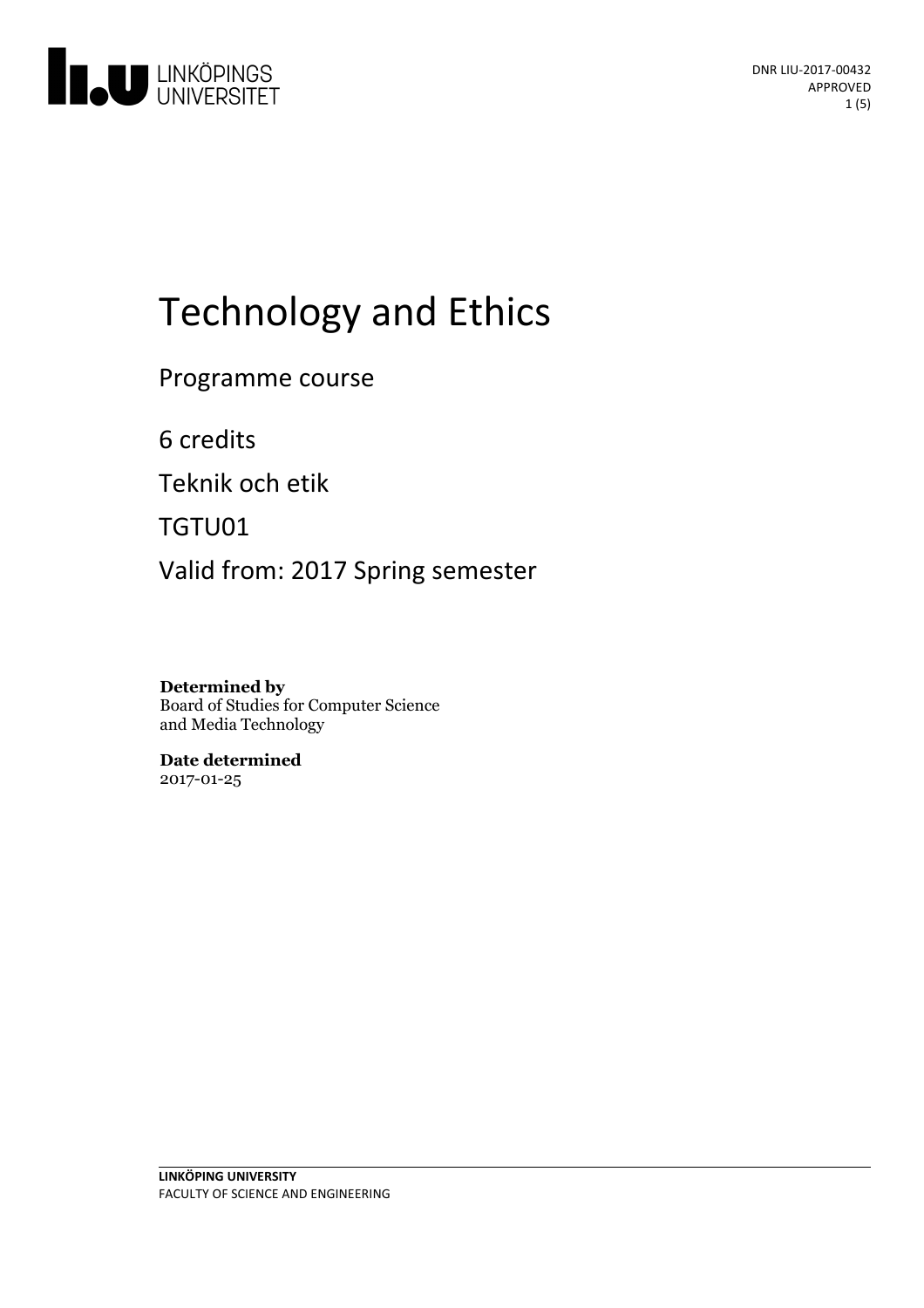# Main field of study

No Main Field of Study

Course level

First cycle

### Advancement level

 $G_1X$ 

## Course offered for

- Civil Engineering, B Sc in Engineering
- Computer Engineering, B Sc in Engineering
- Civic Logistics
- Communication and Transportation Engineering, M Sc in Engineering
- Media Technology and Engineering, M Sc in Engineering
- Chemistry
- Computer Science and Engineering, M Sc in Engineering
- Industrial Engineering and Management International, M Sc in Engineering
- Industrial Engineering and Management, M Sc in Engineering
- 
- Mechanical Engineering, M Sc in Engineering
- Applied Physics and Electrical Engineering, M Sc in Engineering
- Protein Science, Master's programme
- Information Technology, M Sc in Engineering
- Applied Physics and Electrical Engineering International, M Sc in Engineering
- Computer Science and Software Engineering, M Sc in Engineering
- Chemical Analysis Engineering, B Sc in Engineering
- Chemical Biology
- Engineering Biology, M Sc in Engineering
- Electronics Design Engineering, M Sc in Engineering

#### Entry requirements

Note: Admission requirements for non-programme students usually also include admission requirements for the programme and threshold requirements for progression within the programme, or corresponding.

### **Prerequisites**

Requisite general qualifications for university.

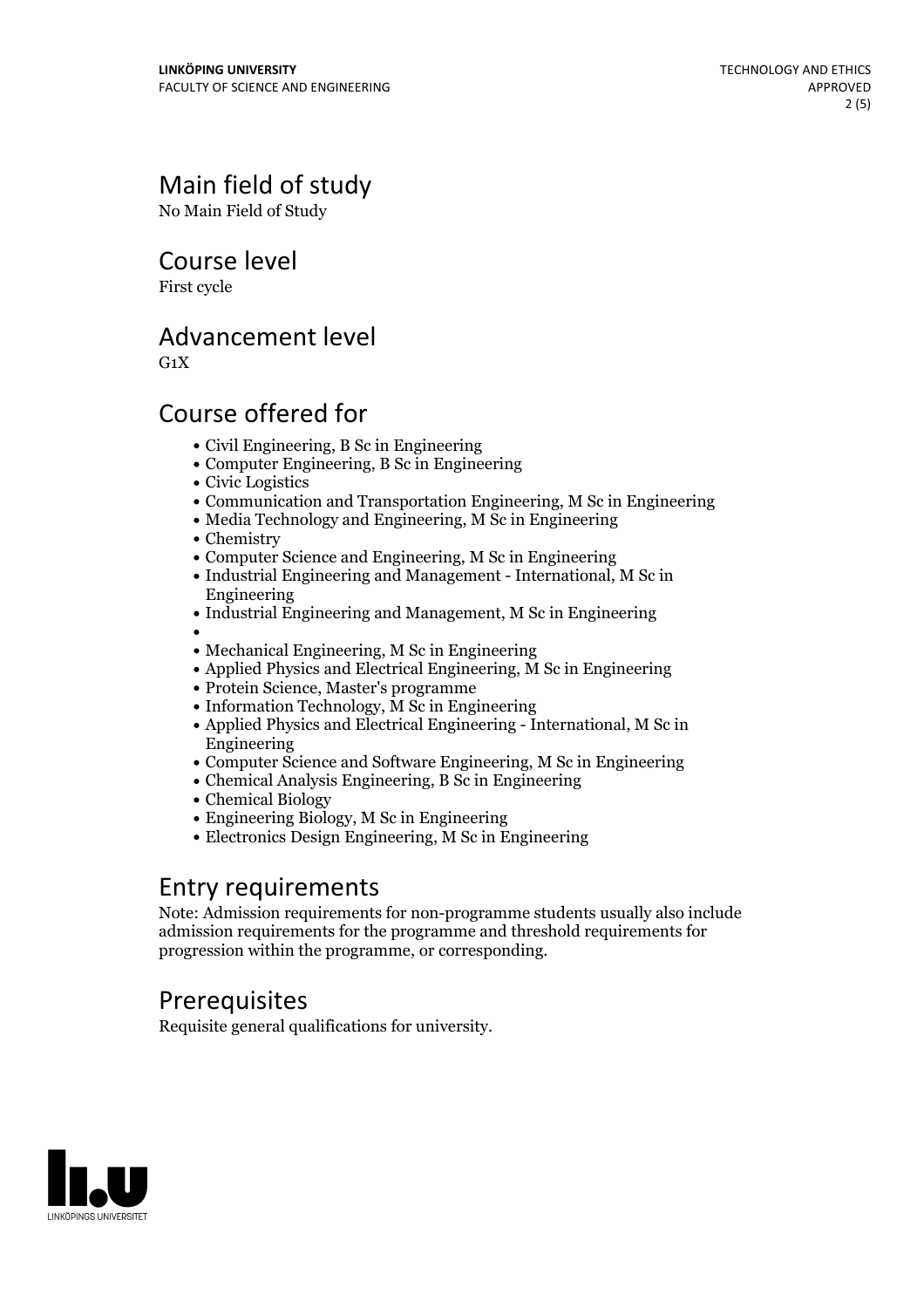## Intended learning outcomes

The central aim of the course is for the student to enhance his/her ability for ethical reflection aided by the different analytical tools of philosophical ethics with special focus on ethical challenges concerning technology and engineering. After completing the course the student shall be able to:

- Describe and explain central theories, principles and concepts within
- normative ethics.<br>• Describe and explain ethical challenges connected to the engineering<br>profession and to technological development and application.
- 
- Orally discuss, analyze and evaluate different ethical viewpoints.<br>• Apply ethical theories, principles and concepts to particular cases and situations.
- Take a stance on ethical issues in a constructive and argument based way.<br>• In cooperation with others in writing investigate, analyze and problematize
- an ethical issue in the form of a short paper.

### Course content

Lectures and seminars cover both general ethical theory and specific areas of technology and engineering ethics. Selection of cases for discussion and analyzis varies with the literature for the course. Areas that are covered:

Working with ethical problems: methodological issues, analytical tools and basic

concepts. Central theories, principles and concepts within normative ethics: responsibility, justice, rights, consequentialism, deontology, human dignity Technology and ethics: technological development and moral responsibility, technology

assessment, surveillance and privacy, risk professional codes of ethics. The course shall in general provide the participant with opportunities for reflection on his/her future professional role as an engineer and on what ethical responsibilities that may bring.

## Teaching and working methods

The scheduled parts of the course consists in lectures, seminars, instruction for paper writing and a paper seminar.

#### Examination

|                                                         | TEN2 Written examination         | 4.5 credits U, 3, 4, 5 |  |
|---------------------------------------------------------|----------------------------------|------------------------|--|
|                                                         | UPG3 Written assignment. Seminar | 1.5 credits U.G        |  |
| Attendance to at least 75% of the lectures is required. |                                  |                        |  |

#### Grades

Alternative-grade scale, LiU, U, 3, 4, 5

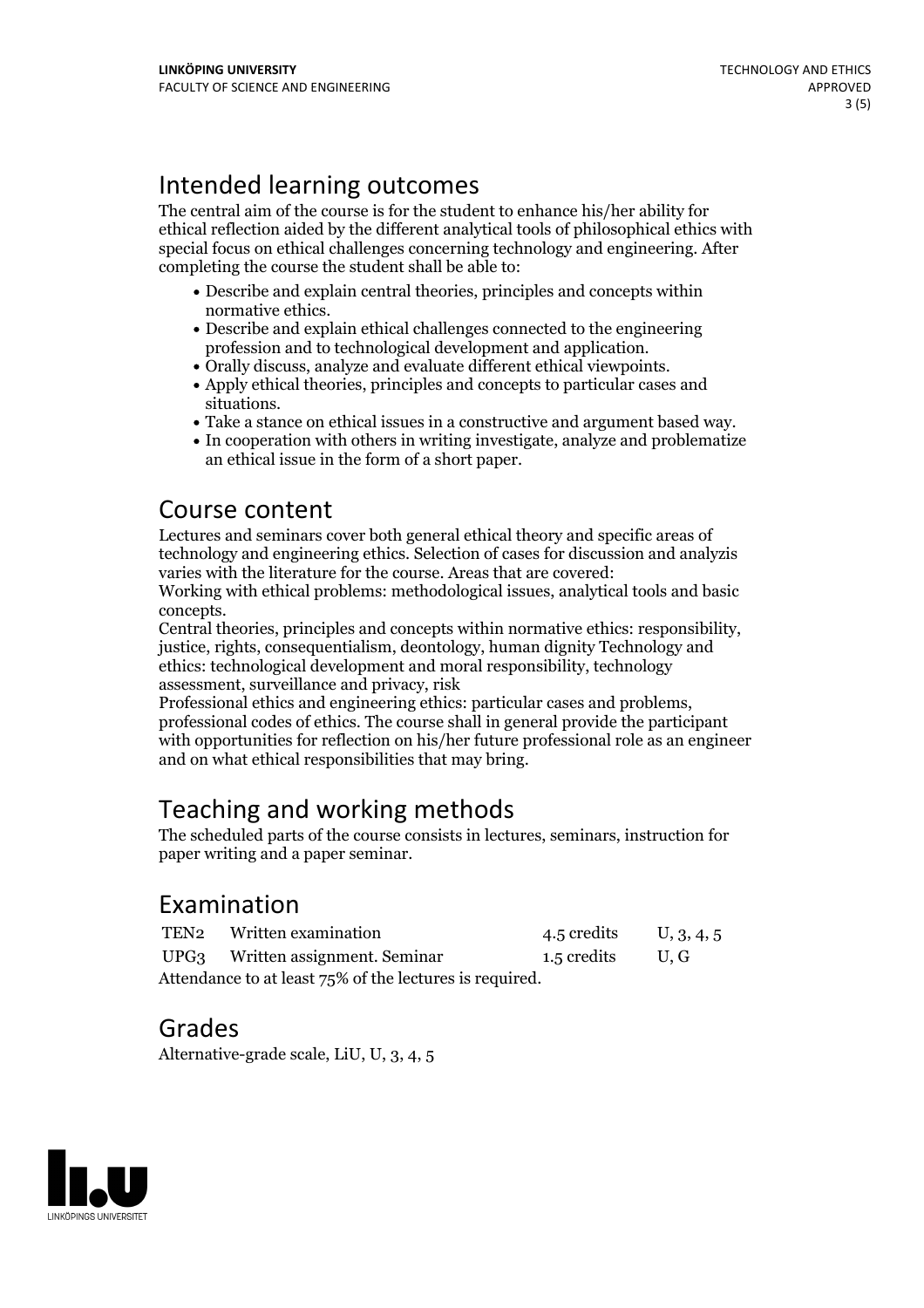#### Department

Institutionen för Tema

#### Director of Studies or equivalent Maria Eidenskog

## Examiner

Anders Nordgren

## Course website and other links

## Education components

Preliminary scheduled hours: 30 h Recommended self-study hours: 130 h

## Course literature

#### **Additional literature**

**Compendia**